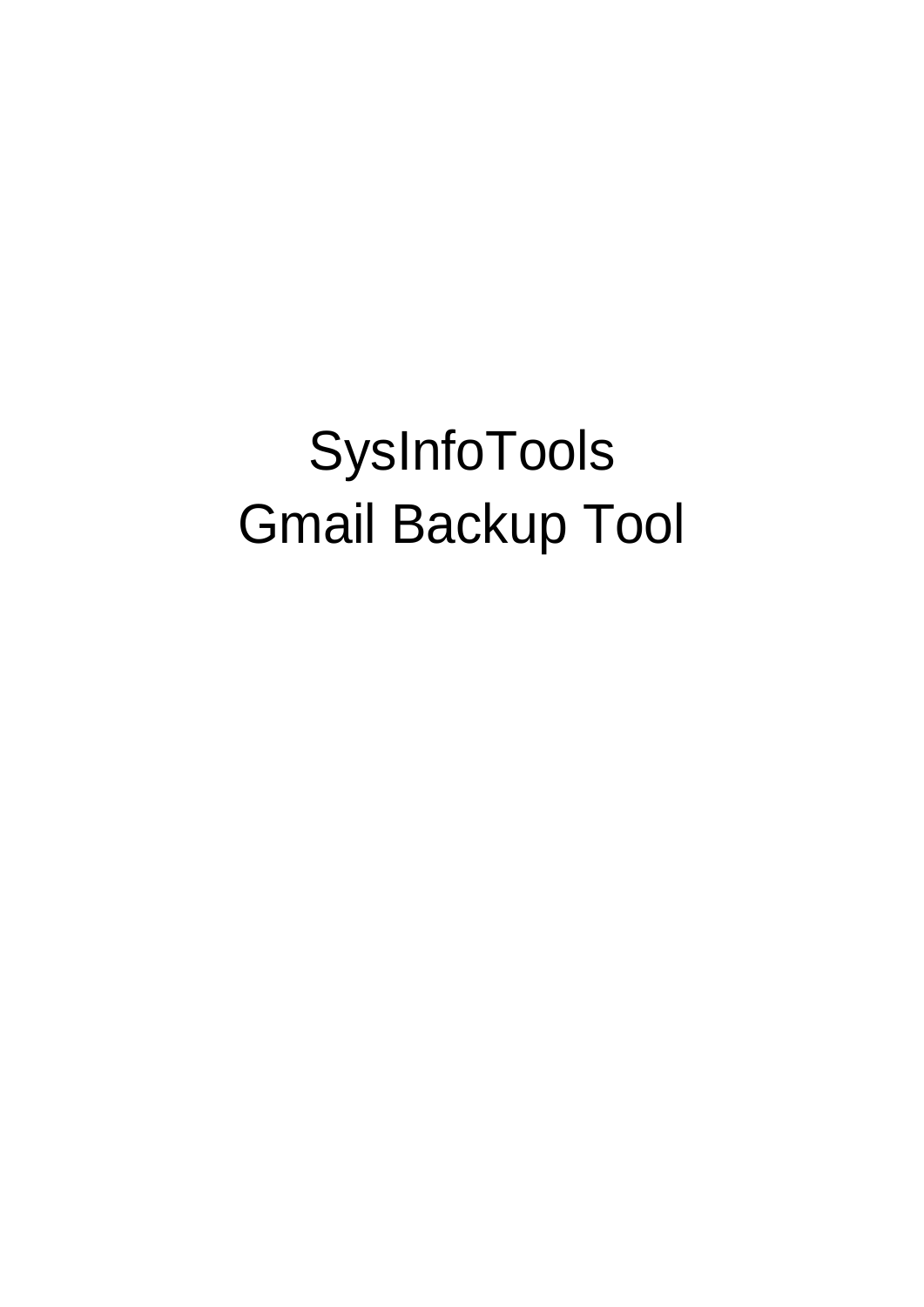# **Table of Contents**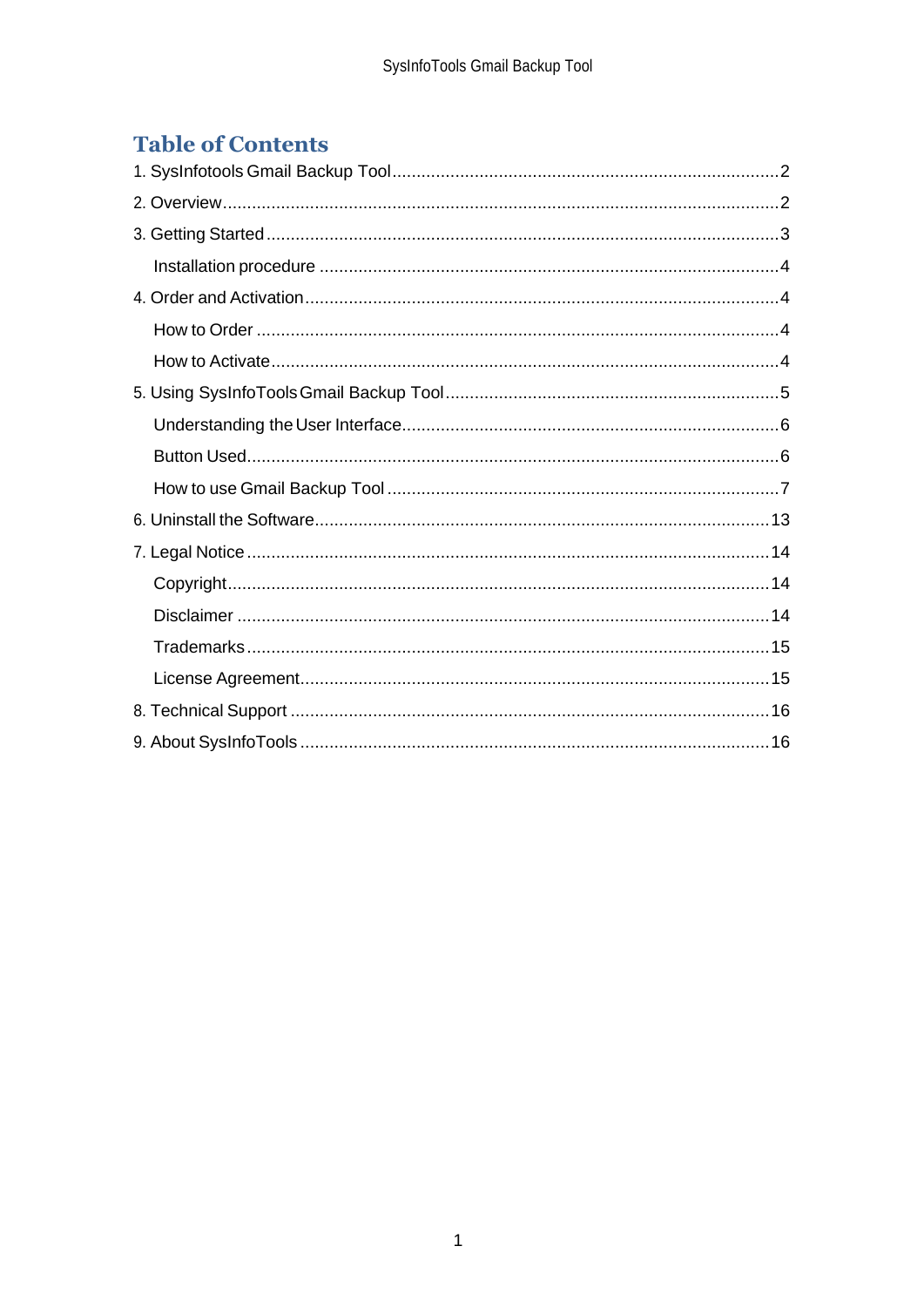

# <span id="page-2-0"></span>**1. SysInfotools Gmail Backup Tool**

## <span id="page-2-1"></span>**2.Overview**

SysInfoTools Gmail backup tool is the standalone software for downloading and storing your Gmail messages. You can backup and save your Gmail emails to your computer or in any other hard drive, USB drive, etc. The tool is capable of storing the Gmail emails in different file formats like PST, MBOX, PDF, HTML, TXT, MBOX, MHT, etc. You can download the tool for both and Windows OS. The software provides you the best platform to backup your Gmail items according to the date range.

Key features of SysInfoTools Gmail Backup Tool are:

- Download the tool for both Mac and Windows OS.
- Backup & store Gmail messages into PST, MBOX, EML, EMLX, TXT, etc.
- Use date range filter for selective conversion of emails.
- Get Free demo version and save up to first 50 emails.
- User-friendly GUI for Beginners.

# <span id="page-2-2"></span>**3.Getting Started**

- [Installation Procedure\(](#page-3-0)See 3.1)
- [Order And Activation\(](#page-3-1)See 4.)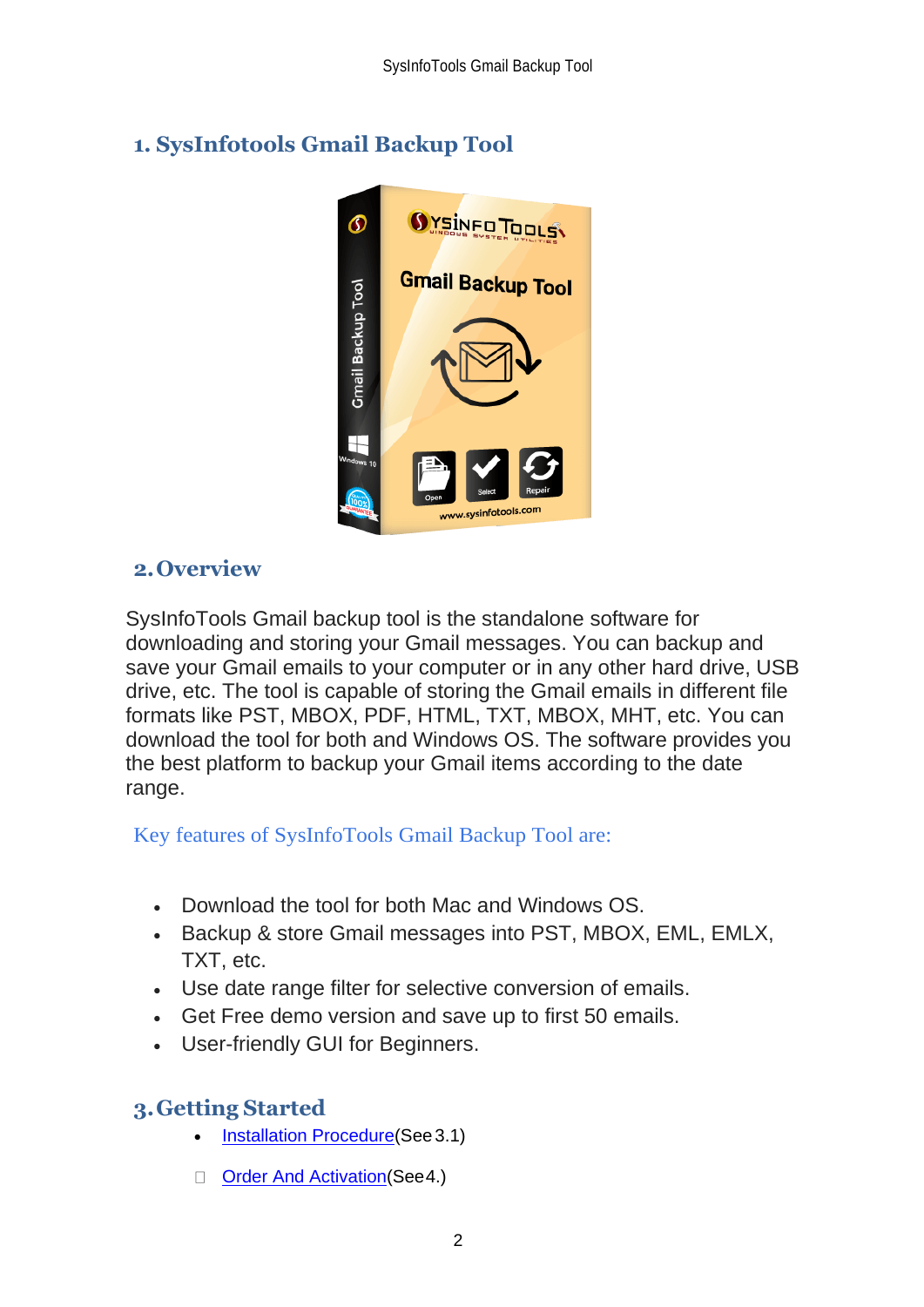#### <span id="page-3-0"></span>**Installation procedure**

To install **SysInfoTools Gmail Backup Tool**, follow the steps given below:

1. Download demo version of the software setup (executable file or .exe) from the page linked below:

<https://www.sysinfotools.com/gmail-backup.php>

- 2. Double-click the setup to install the software onyour system.
- 3. Followthestepsonthesetupwizardtoinstallthesoftwareon your system.
- 4. After a successful completion, the setup wizard will pop-up the message of setup completion on your monitor screen.
- 5. Now click **Finish** to launch the software on your system.

**Note:**MicrosoftOutlookmustbeinstalledonyoursysteminorderto use **SysInfoTools Gmail Backup Tool**.

## <span id="page-3-1"></span>**4. Order and Activation**

- [How to Order](#page-3-2)(See4.1)
- [How to Activate](#page-3-3)(See4.2)

#### <span id="page-3-2"></span>**How to Order**

The software can be purchased by making online payments. Click on the link shown below to have a look at the pricing details and to place an order.

<https://www.sysinfotools.com/buynow/gmail-backup.php>

Once the payment is received, an order number is sent to you via e-mail.

#### <span id="page-3-3"></span>**How to Activate**

As you purchase the software, an Order Number is generated and provided to you. This order number has to be entered in the Registration window of the full version of Gmail Backup Tool.

• Open **SysInfoTools Gmail Backup Tool** software in your system, software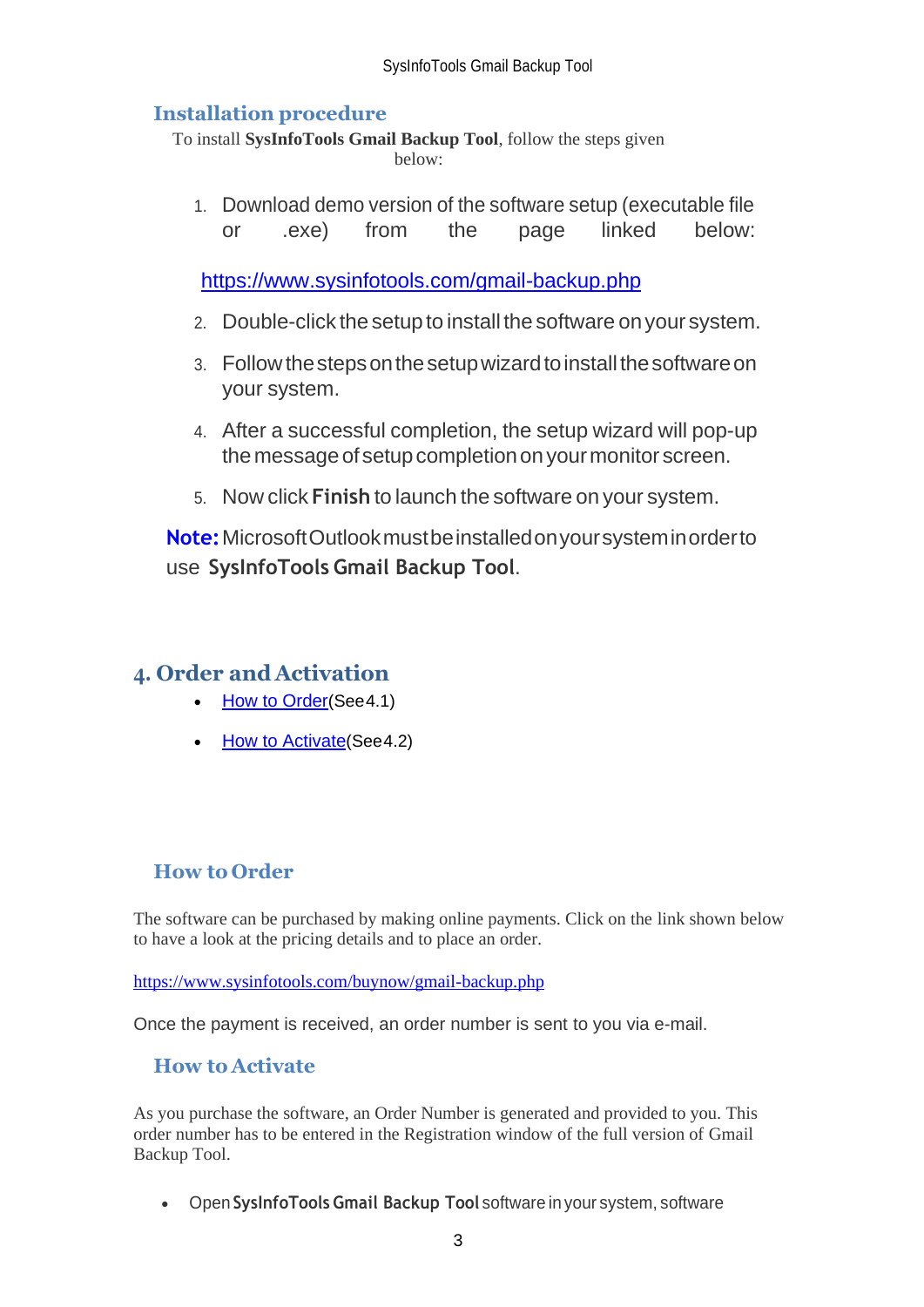registration dialog will pop-up on your screen to enter software authentication key.

| SysInfoTools Software Registration |
|------------------------------------|
| Authentication Code:               |
|                                    |
|                                    |
| I don't have authentication code   |
| Cancel<br>Activate<br>Help         |

• Click the **"I don't have Authentication Code"** check box, following fields will be displayed in the registration dialog:

|                                  | SysInfoTools Software Registration | x              |
|----------------------------------|------------------------------------|----------------|
| Email Address:                   |                                    |                |
| Order Number:                    |                                    |                |
| Path to save file:               | C:\Users\SAM\Desktop               |                |
| I don't have authentication code |                                    |                |
| Get Authenticatication Code      |                                    | Help<br>Cancel |

**Email Address:** In this field, you need to enter your email address, which you have used to register **Gmail Backup Tool** software.

**Order Number:** In this field, you need to enter the Order Number which has been provided to you at the time of purchasing the software.

**Path to save the file:** Select the path where you want to save the .info file which is generated after clicking on **"Get Authentication Code"**, by default **.info** file will saved on desktop of your system.

Send this **.info file** generated by the software at [sales@sysinfotools.com,](mailto:sales@sysinfotools.com) after getting **.info** file sales department will send you software activation key within a couple of minutes.

**For any software related queries email at:** [support@sysinfotools.com](mailto:support@sysinfotools.com)

# <span id="page-4-0"></span>**5. Using SysInfoTools Gmail Backup Tool**

- [Understanding](#page-5-0) the User Interface(See 5.1)
- [Button Used](#page-5-1)(See 5.2)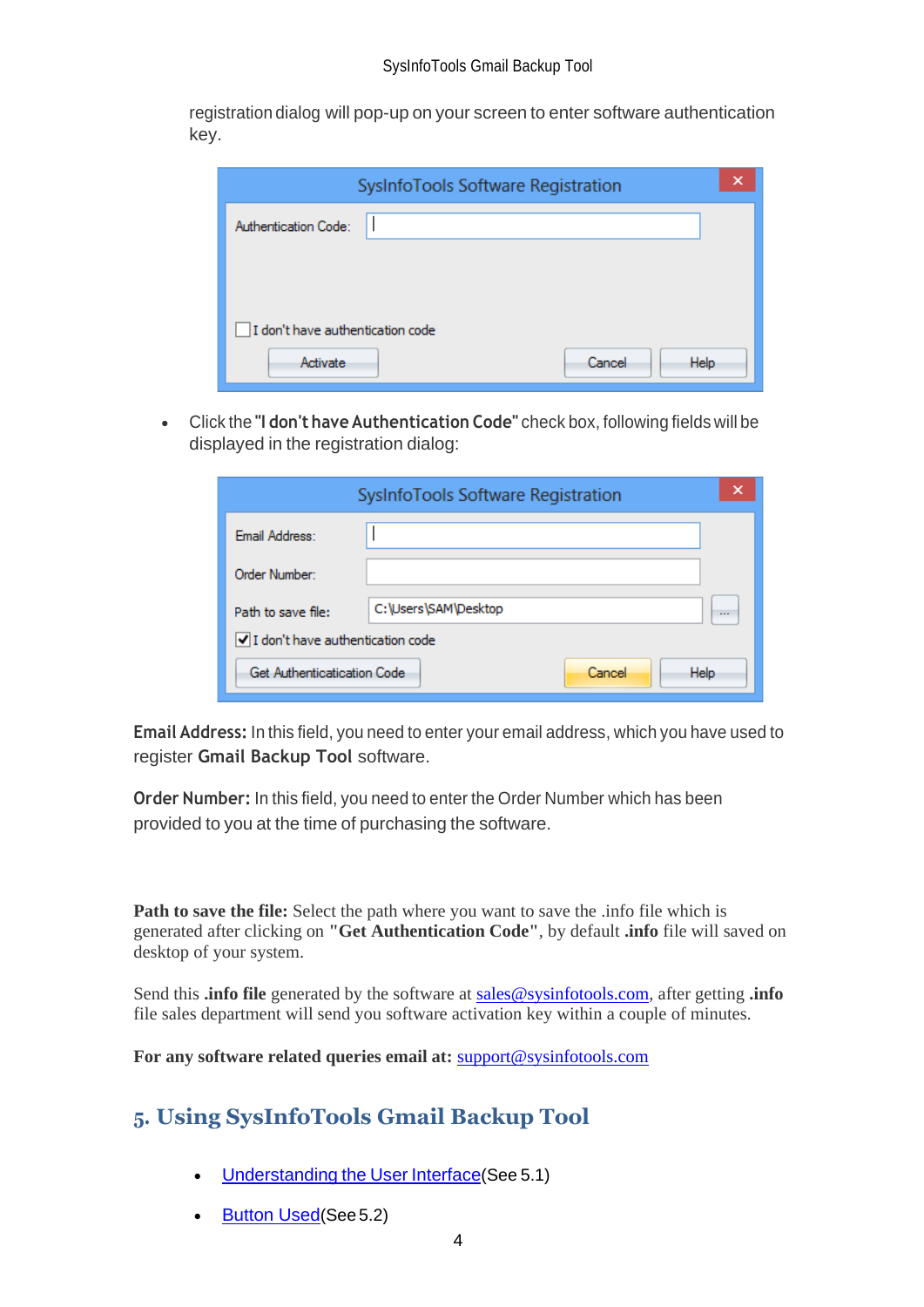• How to Use the [Gmail Backup](#page-6-0) software?(See 5.3)

## <span id="page-5-0"></span>**Understanding the UserInterface**

Gmail backup utility for Mac and Windows by SysInfoTools has a very interactive user Interface. When you start the software on your machine then you will see the below showed front window of the tool.

|                                    | V19.0                                                                                                                                                                               |
|------------------------------------|-------------------------------------------------------------------------------------------------------------------------------------------------------------------------------------|
|                                    | Sysinfo Tools Gmail Backup                                                                                                                                                          |
| <b>Gmail Backup Tool</b>           | OYSINFO TOOLS<br>Email ID                                                                                                                                                           |
|                                    | Password                                                                                                                                                                            |
| Quickly Backup All Your Emails     | <b>Remember Credentials</b>                                                                                                                                                         |
| <b>Other Mailbox Items</b>         | <b>LOG IN</b>                                                                                                                                                                       |
| C All Right Reserved Sysinfo Tools | Note : In case you are having trouble . make sure you<br>1) Turn off 'Two Step Authentication'<br><b>Click here</b><br>2) Turn on acess to 'Less Secured Apps'<br><b>Click here</b> |

#### <span id="page-5-1"></span>**Button Used**

| <b>Buttons</b>                    | <b>Button</b><br><b>Name</b> | <b>Description</b>                              |  |
|-----------------------------------|------------------------------|-------------------------------------------------|--|
|                                   | <b>LOG IN</b>                | <b>Login:</b> Click this button to login in the |  |
| software with your Gmail account. |                              |                                                 |  |

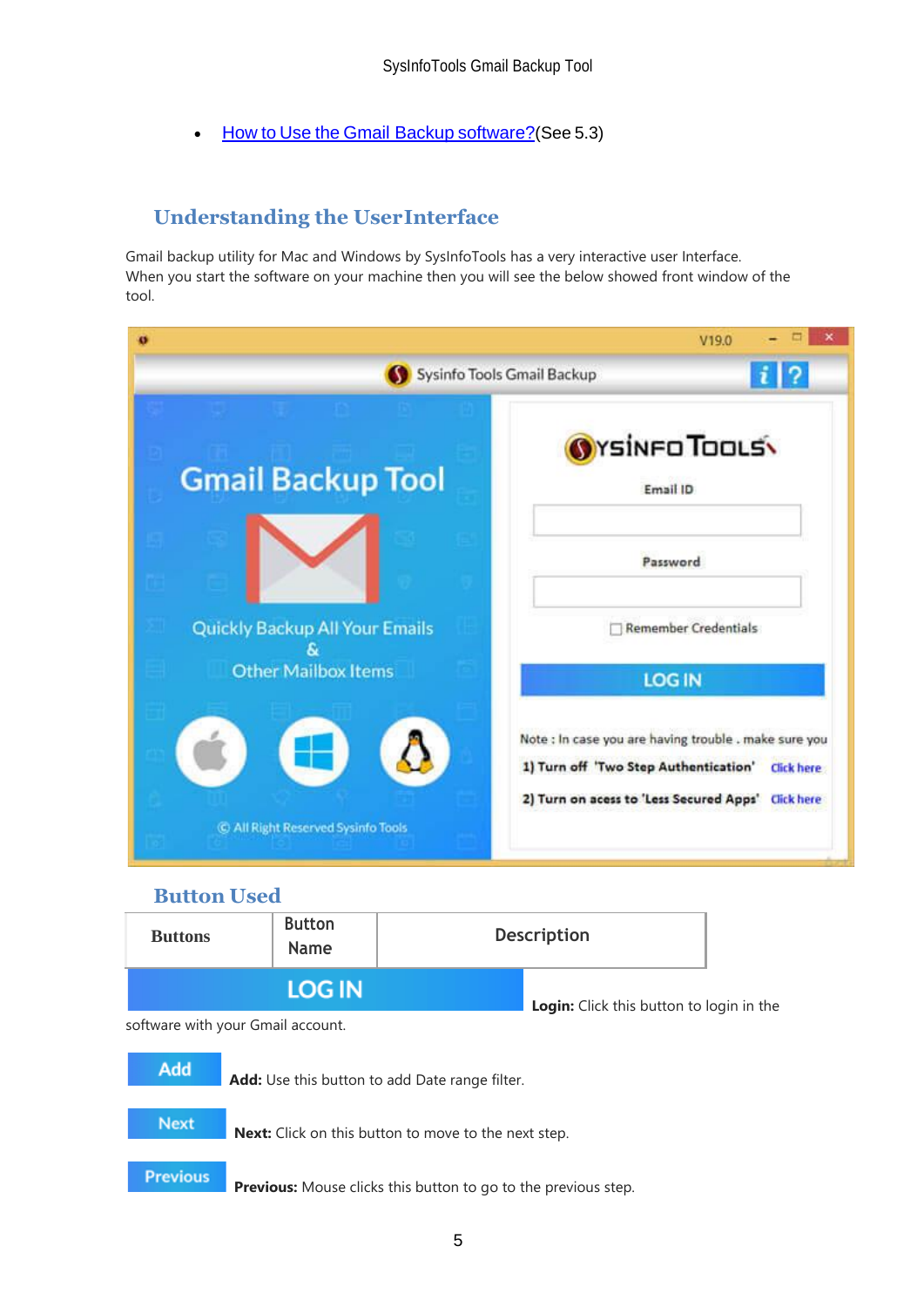#### SysInfoTools Gmail Backup Tool



## <span id="page-6-0"></span>**How to use Gmail Backup Tool**

#### **1. Create Gmail backup on Desktop**

• Enter your Gmail account login credentials in the login window of Gmail backup tool and click Login.

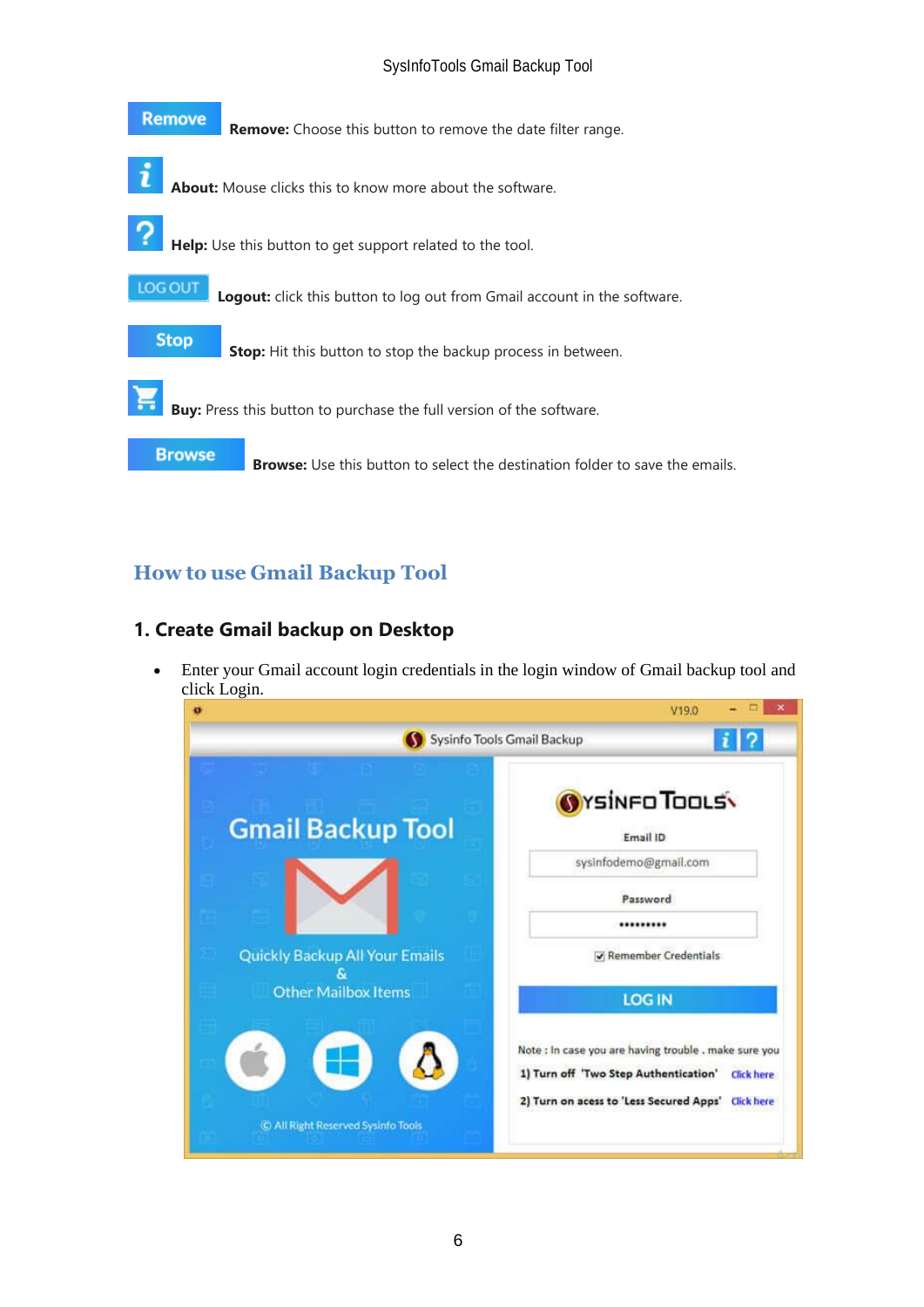• Pick the file format from the drop-down list in which you want to store the backup. Select from EML, PST, EMLX, MBOX, TXT, HTML, etc.

|                                                               | Sysinfo Gmail Backup Tools                             |               |
|---------------------------------------------------------------|--------------------------------------------------------|---------------|
| <b>Washington System</b> System of Production                 |                                                        | LOG OUT       |
| <b>Select Category</b><br>Email                               | $\mathbf{B}$ $\equiv$ Contacts $\Box$<br>01 Calendar J | My Drive      |
| <b>Select Email Format</b>                                    | PDF                                                    | ٧             |
|                                                               | <b>EML</b>                                             | ۸             |
| Select Destination Folder                                     | <b>EMLX</b><br><b>MSG</b><br><b>MBOX</b><br><b>PST</b> |               |
| C:\Users\user1\Desktop                                        | <b>HTML</b>                                            | <b>Browse</b> |
|                                                               | PDF                                                    |               |
|                                                               | <b>MHT</b>                                             |               |
|                                                               |                                                        |               |
| Select Temporary Folder<br>C:\Users\user1\AppData\Local\Temp\ |                                                        | <b>Browse</b> |

- Choose the destination path where you want to save the Gmail backup file.
- Select the Gmail file or folder, for which you want to create the backup.

| ഝ                                                                                                                                                                                                     | sysinfodemo@gmail.com                                                                                                                                                                                 |                 | LOG OUT      |
|-------------------------------------------------------------------------------------------------------------------------------------------------------------------------------------------------------|-------------------------------------------------------------------------------------------------------------------------------------------------------------------------------------------------------|-----------------|--------------|
| <b>Select Folder</b>                                                                                                                                                                                  |                                                                                                                                                                                                       |                 |              |
| $\equiv \sqrt{}$<br>⊕√<br>O V<br>Ò<br>$\overline{\mathbf{v}}$<br>÷.<br>$\overline{\textbf{v}}$<br>$\blacktriangledown$<br>$\overline{\bullet}$<br>$\overline{\mathbf{v}}$<br>i.<br><b>Date Filter</b> | sysinfodemo@gmail.com<br>10-06-19 17:50:14<br>11-06-19 15:38:10<br>12-06-19 13:11:29<br>13-06-2019 01-19<br>19-06-19 16:17:47<br>19-06-19 16:49:42<br>19-06-19 16:50:20<br>19-06-19 16:52:42<br>From: | 龤<br>龤<br>To:   | ۸<br>v       |
|                                                                                                                                                                                                       | <b>Start Date</b>                                                                                                                                                                                     | <b>End Date</b> | <b>CHINE</b> |
| Naming Convention                                                                                                                                                                                     | Subject<br>Delete after Download                                                                                                                                                                      |                 | v            |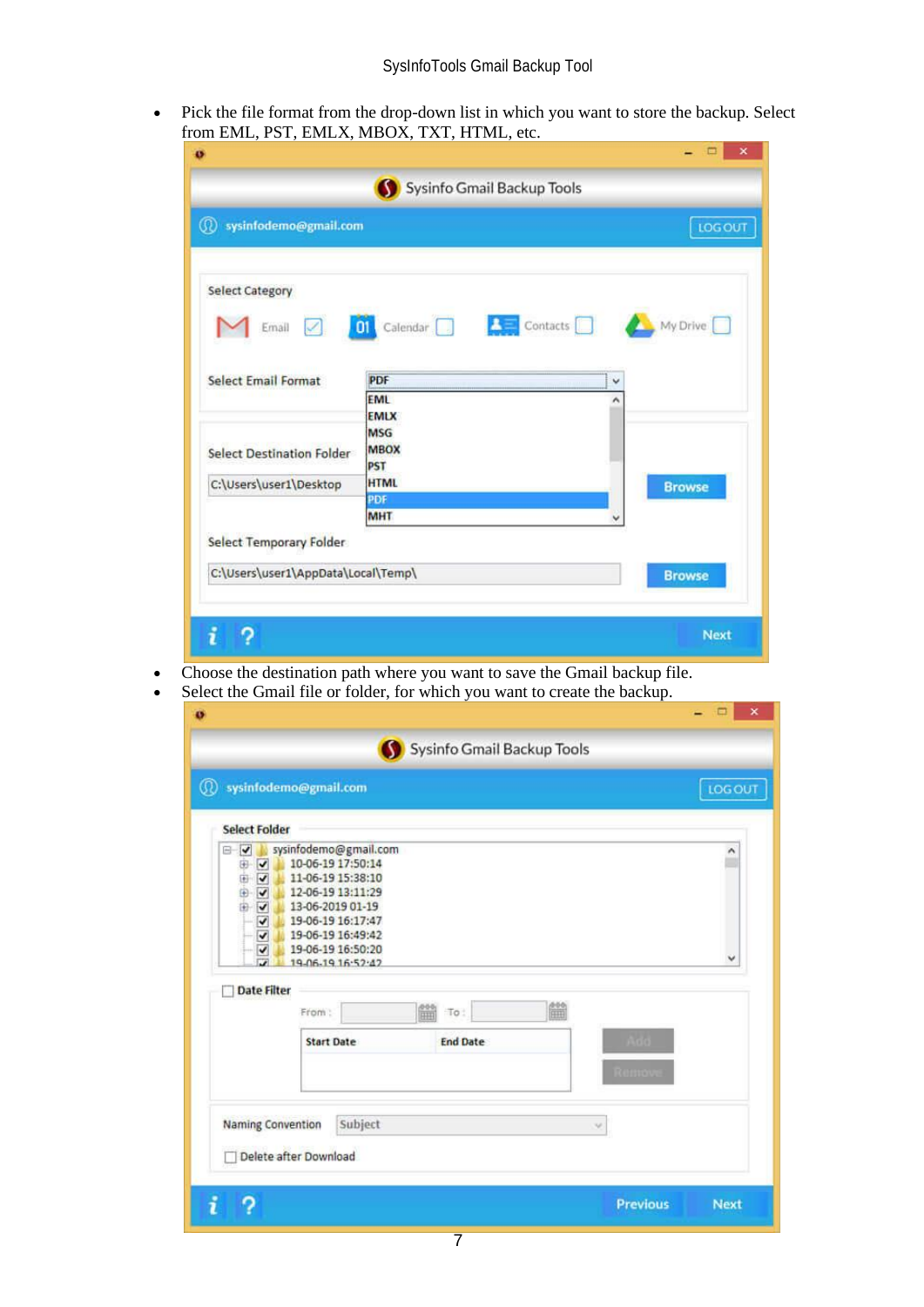• If you want to filter emails according to selected date then hit the Add button to use date filter range option.

|                                                                                                  |                                                                                                                                                        |                                                             |                                      | Sysinfo Gmail Backup Tools  |                 |   |                                                                       |                 |                                    |
|--------------------------------------------------------------------------------------------------|--------------------------------------------------------------------------------------------------------------------------------------------------------|-------------------------------------------------------------|--------------------------------------|-----------------------------|-----------------|---|-----------------------------------------------------------------------|-----------------|------------------------------------|
|                                                                                                  | sysinfodemo@gmail.com                                                                                                                                  |                                                             |                                      |                             |                 |   |                                                                       |                 | <b>LOG OUT</b>                     |
| <b>Select Folder</b>                                                                             |                                                                                                                                                        |                                                             |                                      |                             |                 |   |                                                                       |                 |                                    |
| $\blacksquare$<br>œ-<br>$\overline{\mathbf{v}}$<br>田<br>$\bullet$<br>$\mathbf{F}$<br>✔<br>V<br>V | sysinfodemo@gmail.com<br>11-06-19 15:38:10<br>12-06-19 13:11:29<br>13-06-2019 01-19<br>19-06-19 16:17:47                                               | 10-06-19 17:50:14<br>19-06-19 16:49:42<br>19-06-19 16:50:20 |                                      |                             |                 |   |                                                                       |                 |                                    |
| √ Date Filter                                                                                    |                                                                                                                                                        | 19-06-19 16:52:42                                           |                                      |                             |                 |   |                                                                       |                 |                                    |
|                                                                                                  | From:                                                                                                                                                  |                                                             |                                      | 齸<br>To:                    |                 | 篇 |                                                                       |                 |                                    |
|                                                                                                  | June                                                                                                                                                   | $\sqrt{2}$                                                  |                                      | $2019 -$<br><b>End Date</b> |                 |   | Add                                                                   |                 |                                    |
| 22                                                                                               | Sun Mon Tue Wed Thu Fri Sat                                                                                                                            |                                                             |                                      | 1                           |                 |   | <b>Remove</b>                                                         |                 |                                    |
| 23                                                                                               | $\overline{2}$<br>3                                                                                                                                    | 5<br>4                                                      | 6<br>7                               | 8                           |                 |   |                                                                       |                 |                                    |
| 24                                                                                               | 9<br>10<br>17 18<br>16                                                                                                                                 | 11<br>12<br>19 20                                           | 13<br>14<br>21                       | 15<br>22                    |                 |   |                                                                       |                 |                                    |
| Namin 25                                                                                         | 26 23                                                                                                                                                  | 24 25 26 27                                                 | 28                                   | 29                          |                 |   |                                                                       |                 |                                    |
| Del 27 30                                                                                        |                                                                                                                                                        |                                                             |                                      |                             |                 |   |                                                                       |                 |                                    |
|                                                                                                  |                                                                                                                                                        |                                                             |                                      |                             |                 |   | You can apply the Naming Convention option to rename the output file. | <b>Previous</b> |                                    |
|                                                                                                  |                                                                                                                                                        |                                                             |                                      | Sysinfo Gmail Backup Tools  |                 |   |                                                                       |                 |                                    |
|                                                                                                  | sysinfodemo@gmail.com                                                                                                                                  |                                                             |                                      |                             |                 |   |                                                                       |                 |                                    |
| <b>Select Folder</b>                                                                             |                                                                                                                                                        |                                                             |                                      |                             |                 |   |                                                                       |                 |                                    |
| $\mathbf{F}$<br><b>D</b><br>$\mathbf{v}$<br>✔<br>$\overline{\mathbf{v}}$<br>✓<br>بما             | sysinfodemo@gmail.com<br>10-06-19 17:50:14<br>11-06-19 15:38:10<br>D V 12-06-19 13:11:29<br>13-06-2019 01-19<br>19-06-19 16:17:47<br>19-06-19 16:49:42 | 19-06-19 16:50:20                                           |                                      |                             |                 |   |                                                                       |                 |                                    |
|                                                                                                  |                                                                                                                                                        | 19-06-19 16:52:42                                           |                                      |                             |                 |   |                                                                       |                 |                                    |
| <b>Date Filter</b>                                                                               | From:                                                                                                                                                  |                                                             | Jun 28, 2019                         | 篇                           | To: May 1, 2019 | 篇 |                                                                       |                 |                                    |
|                                                                                                  |                                                                                                                                                        | <b>Start Date</b>                                           |                                      | <b>End Date</b>             |                 |   |                                                                       |                 |                                    |
|                                                                                                  |                                                                                                                                                        |                                                             |                                      |                             |                 |   | Remov                                                                 |                 |                                    |
|                                                                                                  |                                                                                                                                                        |                                                             |                                      |                             |                 |   |                                                                       |                 |                                    |
|                                                                                                  | Naming Convention                                                                                                                                      | Subject                                                     |                                      |                             |                 |   | v.                                                                    |                 | <b>Next</b><br>□<br><b>LOG OUT</b> |
|                                                                                                  |                                                                                                                                                        | Subject                                                     |                                      |                             |                 |   |                                                                       |                 |                                    |
|                                                                                                  | Delete after Down Date(dd-mm-yyyy)+Subject                                                                                                             |                                                             | From+Subject<br><b>AutoIncrement</b> |                             |                 |   |                                                                       |                 |                                    |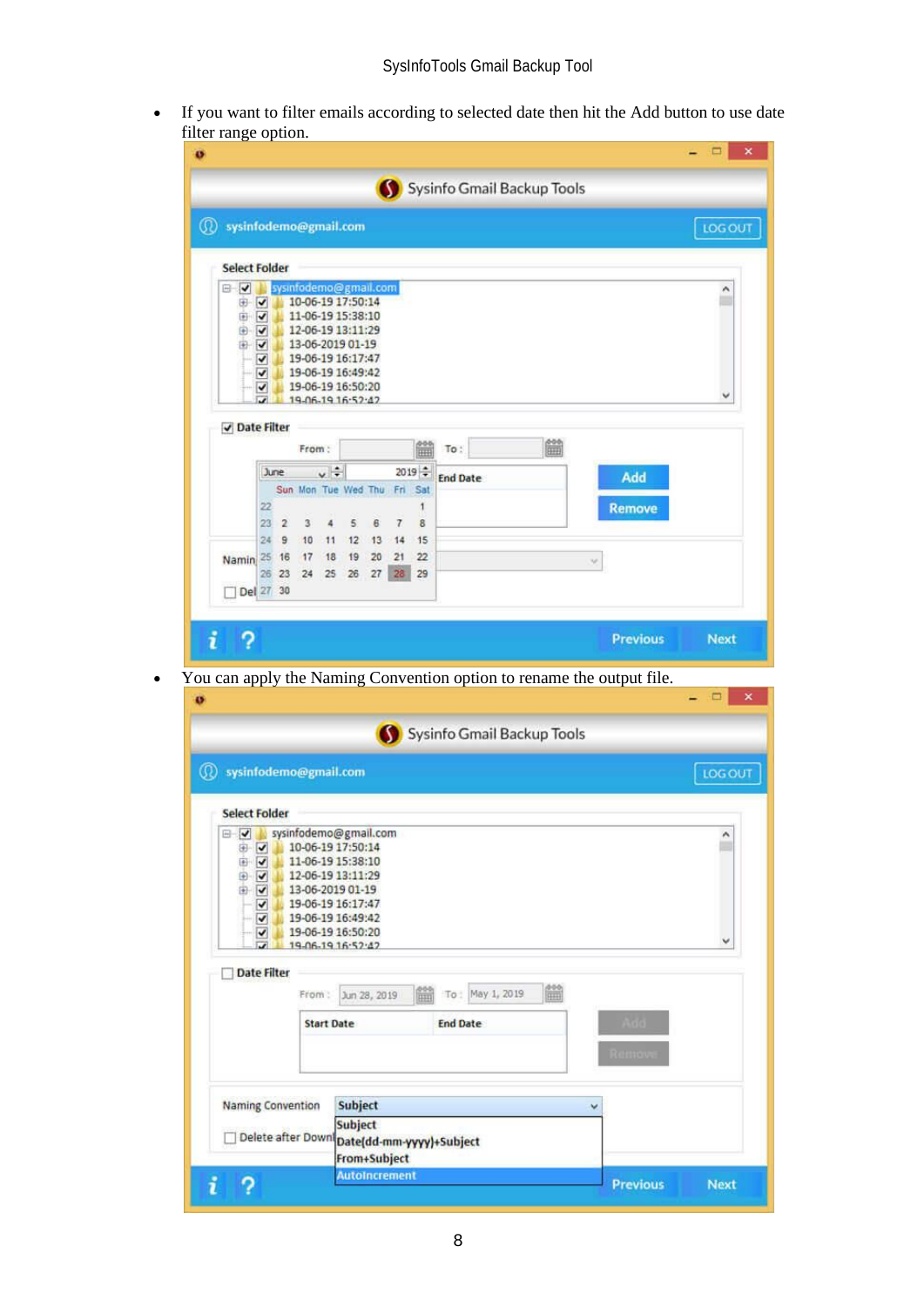• The tool you to select "delete after download" option.

|                                                                                                                                                                                        | sysinfodemo@gmail.com                                                                                             | <b>LOG OUT</b>      |
|----------------------------------------------------------------------------------------------------------------------------------------------------------------------------------------|-------------------------------------------------------------------------------------------------------------------|---------------------|
| <b>Select Folder</b>                                                                                                                                                                   |                                                                                                                   |                     |
| $\overline{\mathbf{v}}$<br>동-<br>$\overline{\mathbf{v}}$<br>田<br>$\begin{array}{l} \circ \\ \circ \\ \circ \\ \circ \end{array}$<br>$\overline{\mathbf{v}}$<br>$\overline{\mathbf{v}}$ | sysinfodemo@gmail.com<br>10-06-19 17:50:14<br>$\sqrt{$ 11-06-19 15:38:10<br>12-06-19 13:11:29<br>13.06.2019.01.19 | $\hat{\phantom{a}}$ |
| $\blacktriangledown$<br>$\blacktriangledown$<br>$\blacktriangledown$<br>$\overline{r}$                                                                                                 | SysInfo Gmail Backup Tool<br>Are you sure you want to delete the mails from server after download?                | $\times$<br>v       |
| Date Fil                                                                                                                                                                               | No<br>Yes                                                                                                         |                     |
|                                                                                                                                                                                        | <b>Start Date</b><br><b>End Date</b><br>4110101                                                                   |                     |
| Naming Convention                                                                                                                                                                      | <b>Subject</b><br>Ÿ                                                                                               |                     |
|                                                                                                                                                                                        | Delete after Download                                                                                             |                     |

- Click the next button to move further.
- Downloading of emails will start.

|               |                                | Sysinfo Gmail Backup Tools                   |                   |   |               |
|---------------|--------------------------------|----------------------------------------------|-------------------|---|---------------|
|               | <b>Q</b> sysinfodemo@gmail.com |                                              |                   |   | <b>HOGOLF</b> |
|               |                                |                                              |                   |   |               |
| <b>Status</b> |                                |                                              |                   |   |               |
|               | Category                       | <b>Status</b>                                | <b>File Count</b> |   |               |
|               | Email                          | Downloading                                  | 20                | ۸ |               |
|               | Calendar                       | X                                            | O                 |   |               |
|               | Contact                        | X                                            | $\overline{0}$    |   |               |
|               | My Drive                       | $\overline{\mathbf{x}}$                      | o                 | v |               |
| Selected Path |                                | C:\Users\user1\Desktop\sysinfodemo@gmail.com |                   |   |               |
|               |                                |                                              |                   |   |               |
| File:         | Re: Samples products           |                                              |                   |   |               |
| Rate:         | 71.03 Emails/min               |                                              |                   |   |               |
|               |                                |                                              |                   |   | <b>Stop</b>   |
|               |                                |                                              |                   |   |               |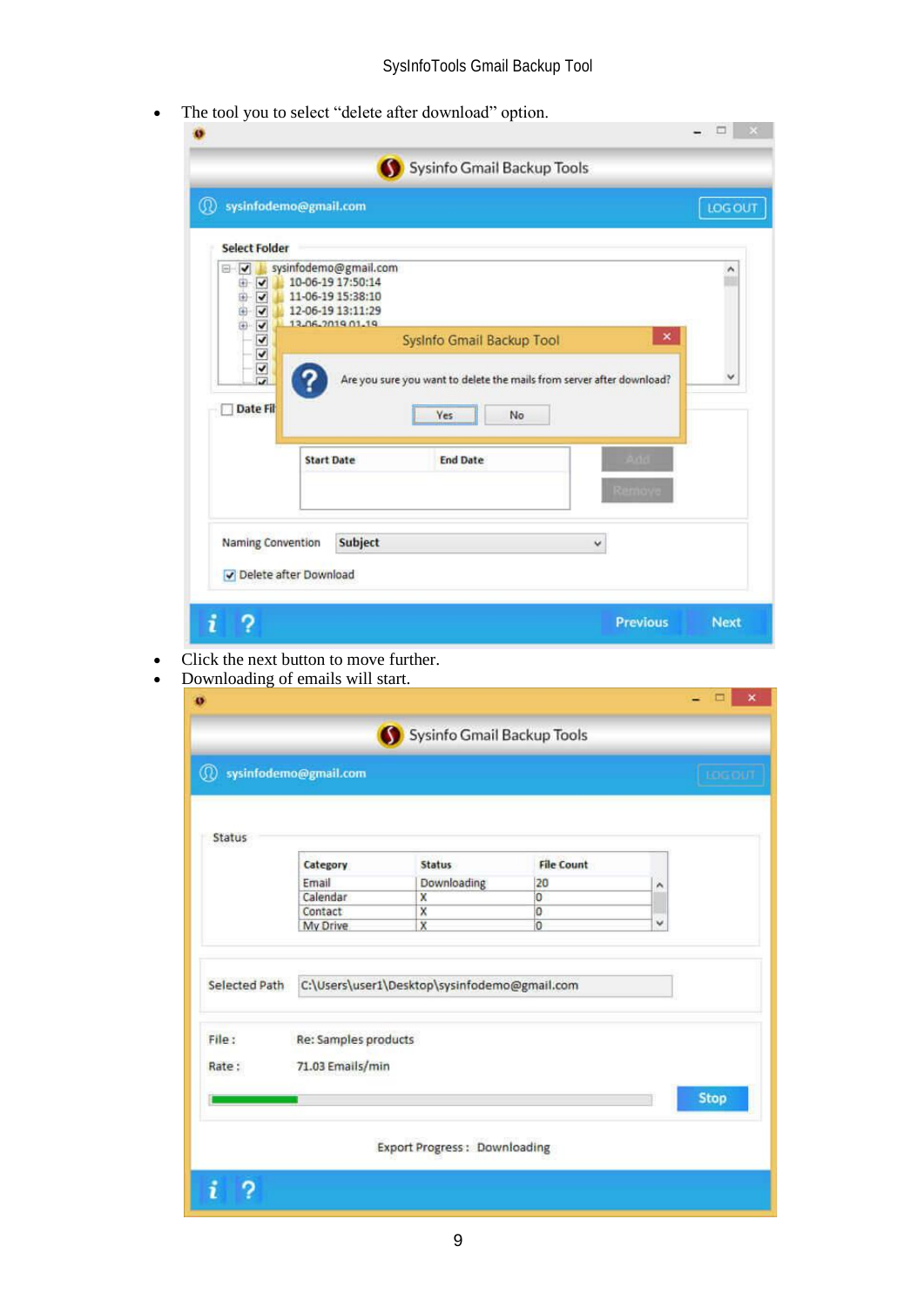• Once it gets completed click the OK button in the confirmation pop-up window.

| ഝ             | sysinfodemo@gmail.com |                                  |                   | LOGOLE |
|---------------|-----------------------|----------------------------------|-------------------|--------|
| <b>Status</b> |                       |                                  |                   |        |
|               | Category              | <b>Status</b>                    | <b>File Count</b> |        |
|               | Email                 | Canceled                         | 1037              | ۸      |
|               | Cale<br>Cont          | SysInfo Gmail Backup Tool        | $\pmb{\times}$    |        |
| Selected Path | $C:$ $U$              | OK                               |                   |        |
| File:         | $\cdots$              |                                  |                   |        |
| Rate:         |                       |                                  |                   |        |
|               |                       |                                  |                   | Stop   |
|               |                       | <b>Export Progress: Stopping</b> |                   |        |

#### **2. Export Gmail emails to other platforms**

- After a successful login with your Gmail account in the software.
- Choose any email platform from; Yahoo, Thunderbird, Outlook, IMAP, etc in which you want to save your Gmail messages.

|                                                    | Sysinfo Gmail Backup Tools                                                         |                |
|----------------------------------------------------|------------------------------------------------------------------------------------|----------------|
| <b>Q</b> sysinfodemo@gmail.com                     |                                                                                    | <b>LOG OUT</b> |
| <b>Select Category</b><br>Email<br>$\triangledown$ | <b>01</b> Calendar $\boxed{\smash{\nearrow}}$ <b>2</b> Contacts $\boxed{\nearrow}$ | My Drive O     |
| <b>Select Email Format</b>                         | <b>IMAP</b>                                                                        | v              |
|                                                    | <b>MHT</b>                                                                         | ۸              |
|                                                    | Txt                                                                                |                |
|                                                    | Gmail<br>Yahoo                                                                     |                |
| <b>Select Destination Folder</b>                   | Outlook                                                                            |                |
|                                                    |                                                                                    |                |
|                                                    |                                                                                    |                |
| C:\Users\user1\Desktop                             | <b>IMAP</b><br><b>Thunderbird</b>                                                  | <b>Browse</b>  |
|                                                    | Zimbra                                                                             |                |
|                                                    |                                                                                    |                |
| C:\Users\user1\AppData\Local\Temp\                 |                                                                                    | <b>Browse</b>  |
| Select Temporary Folder                            |                                                                                    |                |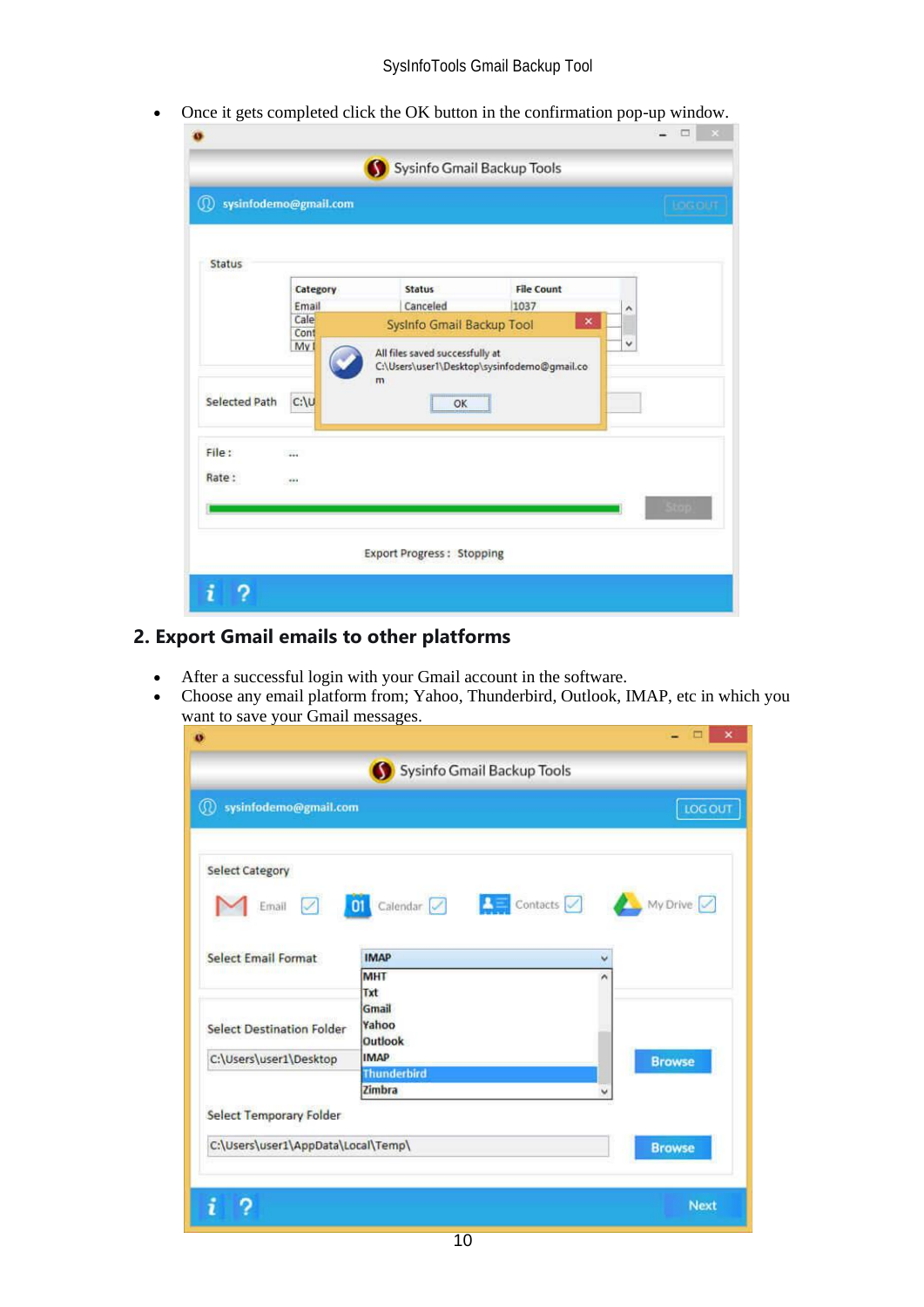- Select the Gmail file or folder to create a backup of.
- You can choose the date range filter and naming convention option.
- Select "delete after download" if want to remove Gmail emails from the server.
- Once selected click next to continue.
- Say you opt to save Gmail messages in Yahoo format.

| ത                                                                 |                                                                                                        |
|-------------------------------------------------------------------|--------------------------------------------------------------------------------------------------------|
| sysinfodemo@gmail.com                                             | <b>LOG OUT</b>                                                                                         |
| <b>Select Category</b>                                            |                                                                                                        |
| Email $\boxed{\checkmark}$                                        | <b>01</b> Calendar $\boxed{\bigcirc}$ <b>2</b> Contacts $\boxed{\bigcirc}$ My Drive $\boxed{\bigcirc}$ |
| <b>Select Email Format</b><br>Yahoo<br><u>nin - ili marili - </u> | ٧                                                                                                      |
| <b>Select Destination Folder</b>                                  |                                                                                                        |
| C:\Users\user1\Desktop                                            | <b>Browse</b>                                                                                          |
|                                                                   |                                                                                                        |
| Select Temporary Folder                                           |                                                                                                        |

• So fill your Yahoo account details.

|                                                          | sysinfodemo@gmail.com<br>$\boldsymbol{\mathsf{x}}$<br>V19.0<br>$\bullet$                                                                         | LOG OUT |
|----------------------------------------------------------|--------------------------------------------------------------------------------------------------------------------------------------------------|---------|
| <b>Select Fold</b><br>$\overline{\mathbf{v}}$<br>B.<br>Ò | Sysinfo Tools Gmail Backup<br>m,                                                                                                                 | ۸       |
| 5 8 8 8 8 8<br>电电电<br>Date Fi                            | Email ID<br>Password<br><b>LOG IN</b>                                                                                                            | v       |
|                                                          | <b>NOTE</b><br>In case you are having trouble, make sure you<br>1) Turn off 'Two Step Authentication'<br>2) Turn on acess to 'Less Secured Apps' |         |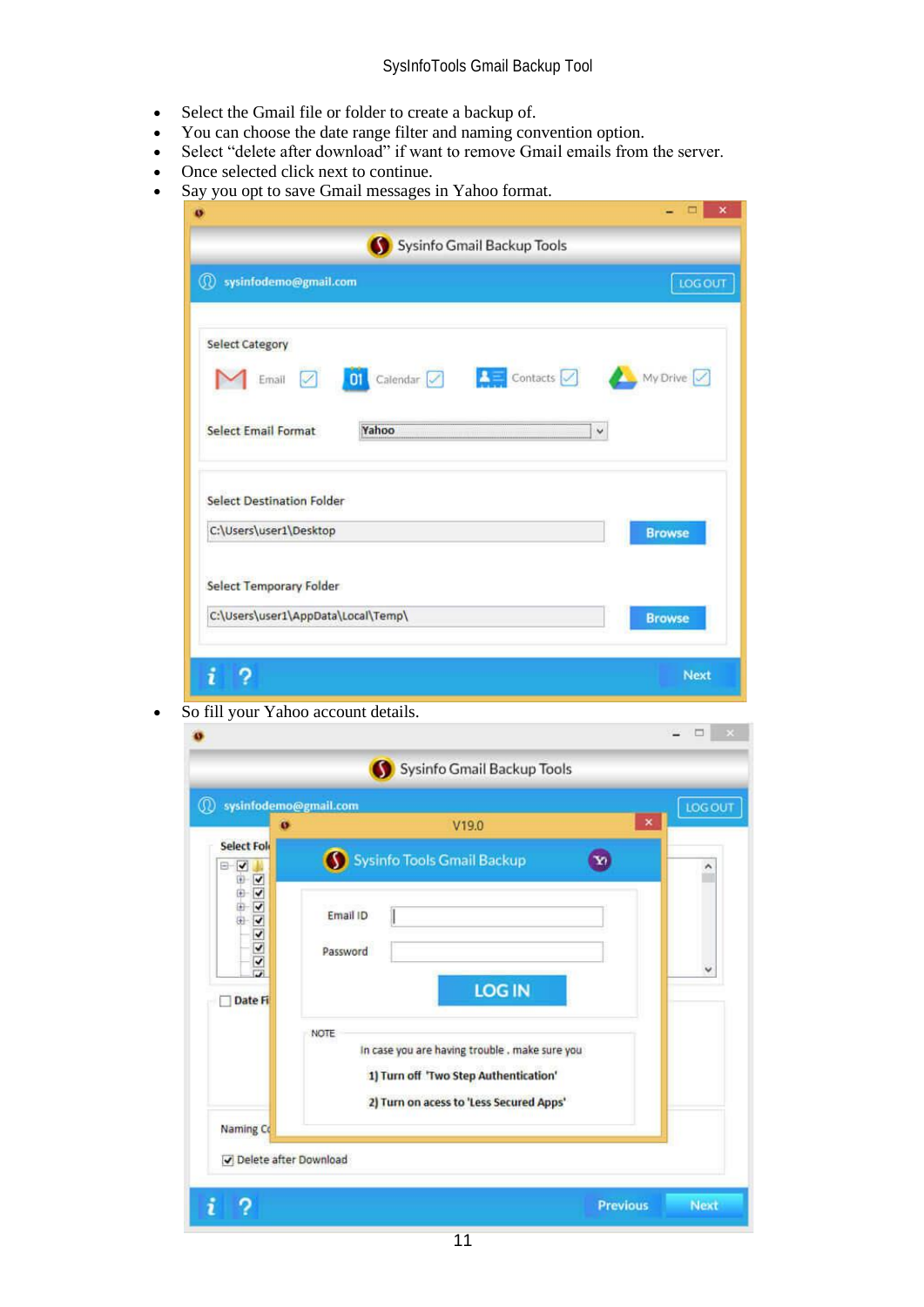• After the downloading process gets finished, hit the OK button from the confirmation window.

| $^\circledR$<br>sysinfodemo@gmail.com |                      |                           |                   | 1003011 |
|---------------------------------------|----------------------|---------------------------|-------------------|---------|
| <b>Status</b>                         |                      |                           |                   |         |
|                                       | Category             | <b>Status</b>             | <b>File Count</b> |         |
|                                       | Email                | Canceled                  | 31                | ۸       |
|                                       | Cale                 | SysInfo Gmail Backup Tool | $\pmb{\times}$    |         |
|                                       | Cont<br>My I         |                           |                   | v       |
| Selected Path                         | sysin                | com(1)<br>OK              |                   |         |
| File:                                 | $\ddot{\phantom{a}}$ |                           |                   |         |
| Rate:                                 |                      |                           |                   |         |
|                                       |                      |                           |                   | Stop    |

## <span id="page-12-0"></span>**6. Uninstall theSoftware**

To uninstall the software from your system, you can use any of the two methods described below:

- **1.** Uninstall from **ControlPanel**
- **2.** Uninstall from **Windows Start menu**

**Uninstall from Control Panel:** 

Touninstall**SysInfoToolsGmail Backup Tool**fromControlPanel,followthesteps shown

below:

- Click the **Start Menu** > **Control Panel** and then double click the **Add or Remove Programs** icon.
- Select **SysInfoTools Gmail Backup Tool** and click **Remove**.
- A warning message before un-installing the software will be displayed on the screen.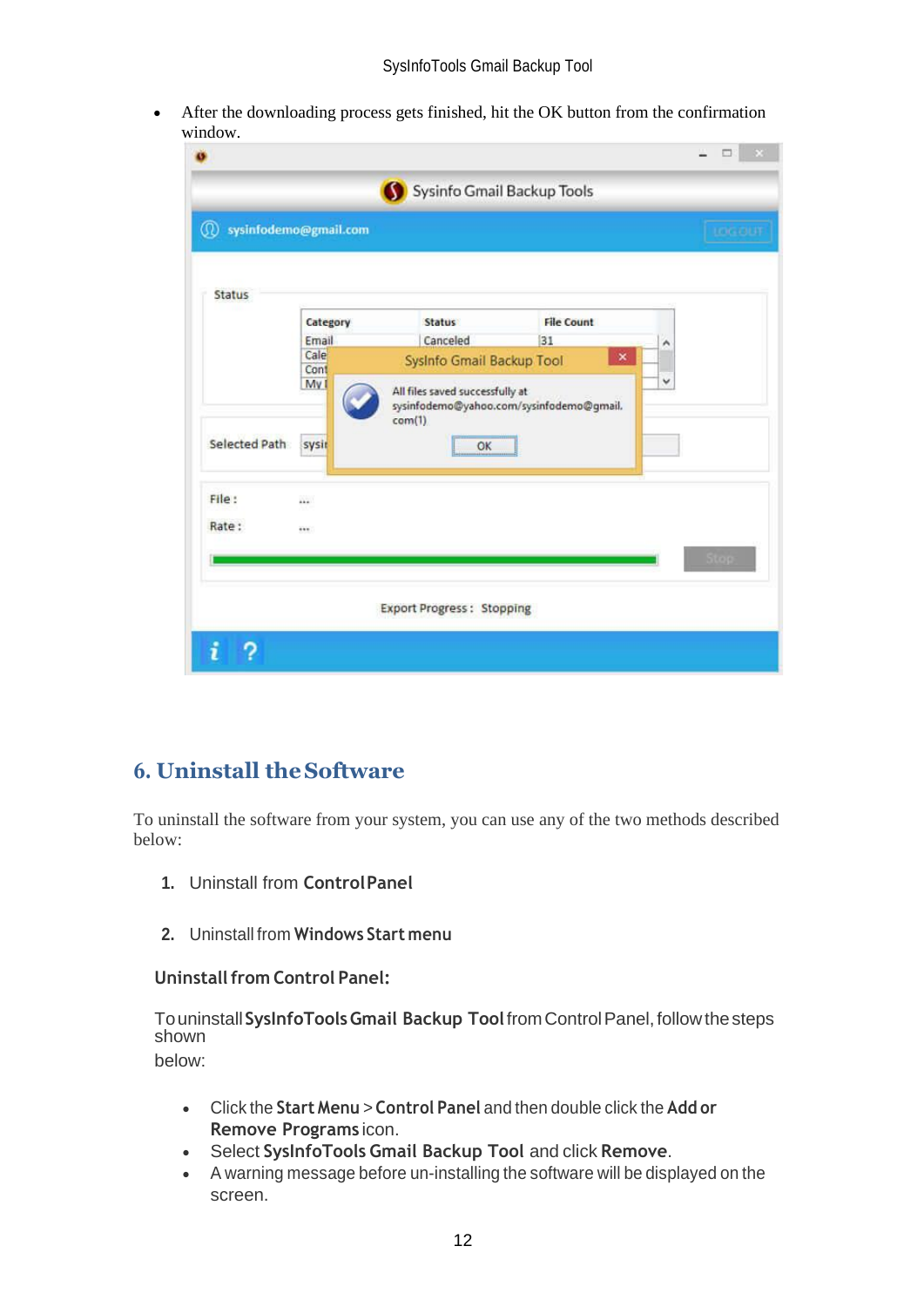| SysInfoTools Gmail Backup Tool x86(Full) v4.0 Uninstall                                                                |
|------------------------------------------------------------------------------------------------------------------------|
| Are you sure you want to completely remove SysInfoTools<br>Gmail Backup Tool x86(Full) v4.0 and all of its components? |
| <br>Nο<br>، ما                                                                                                         |

• Click **'Yes'** to uninstall the software completely from your system.

#### **Uninstall from Windows Start menu:**

To uninstall **SysInfoTools Gmail Backup Tool** file from Windows Start menu, follow the steps shown below:

- Click the **Start** button from the Windows menu.
- Click**AllPrograms**>**SysInfoToolsGmail Backup Tool>Uninstall SysInfoToolsGmail Backup Tool**.
- A warning message before un-installingwill be displayed on the screen.



• Click **'Yes'** to uninstall the software completely from your system.

## <span id="page-13-0"></span>**7. Legal Notice**

[Copyright\(](#page-14-0)See 7.1)

- [Disclaimer](#page-14-1)(See 7.2)
- [Trademarks](#page-15-0)(See 7.3)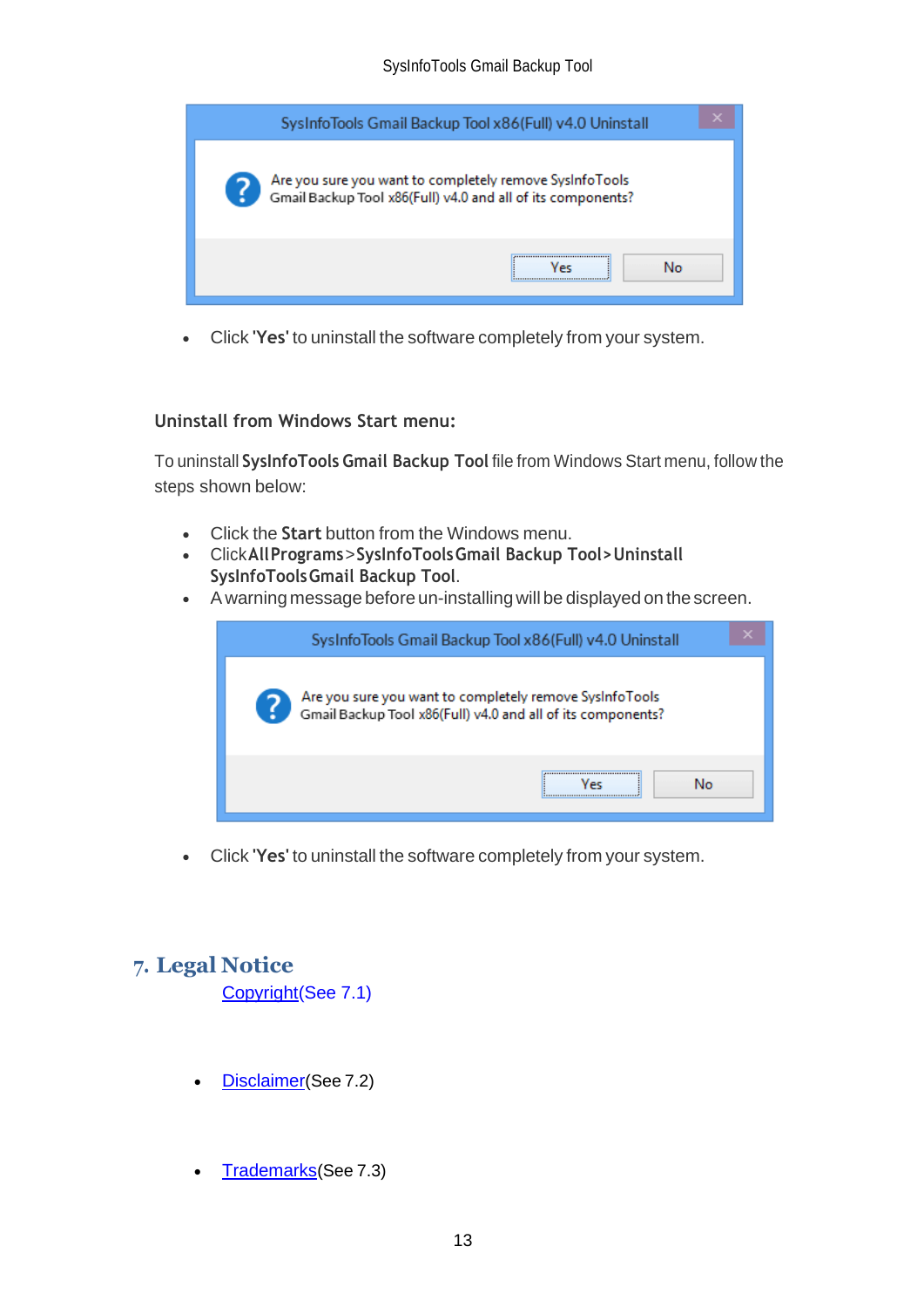**[License Agreement](#page-15-1)**(See 7.4)

## <span id="page-14-0"></span>**Copyright**

SysInfoTools Gmail Backup Tool software, accompanied user manual and documentation are copyright of SysInfoTools Data Recovery, with all rights reserved. Under the copyright laws, this user manual cannot be reproduced in any form without the Prior written permission of SysInfoTools. No Patent Liability is assumed, however, with respect to the use of the Information contained herein.

## <span id="page-14-1"></span>**Disclaimer**

The Information contained in this manual, including but not limited to any product specifications, is subject to change without notice. SysInfoTools Data Recovery Provides no warranty with regard to this manual or any other information contained herein and here by expressly disclaims any implied warranties of merchantability or fitness for any particular purpose with regard to any of the foregoing SysInfoTools Data Recovery assumes no liability for any damages incurred directly or indirectly from any technical or typographical errors or omissions contained herein or for discrepancies between the product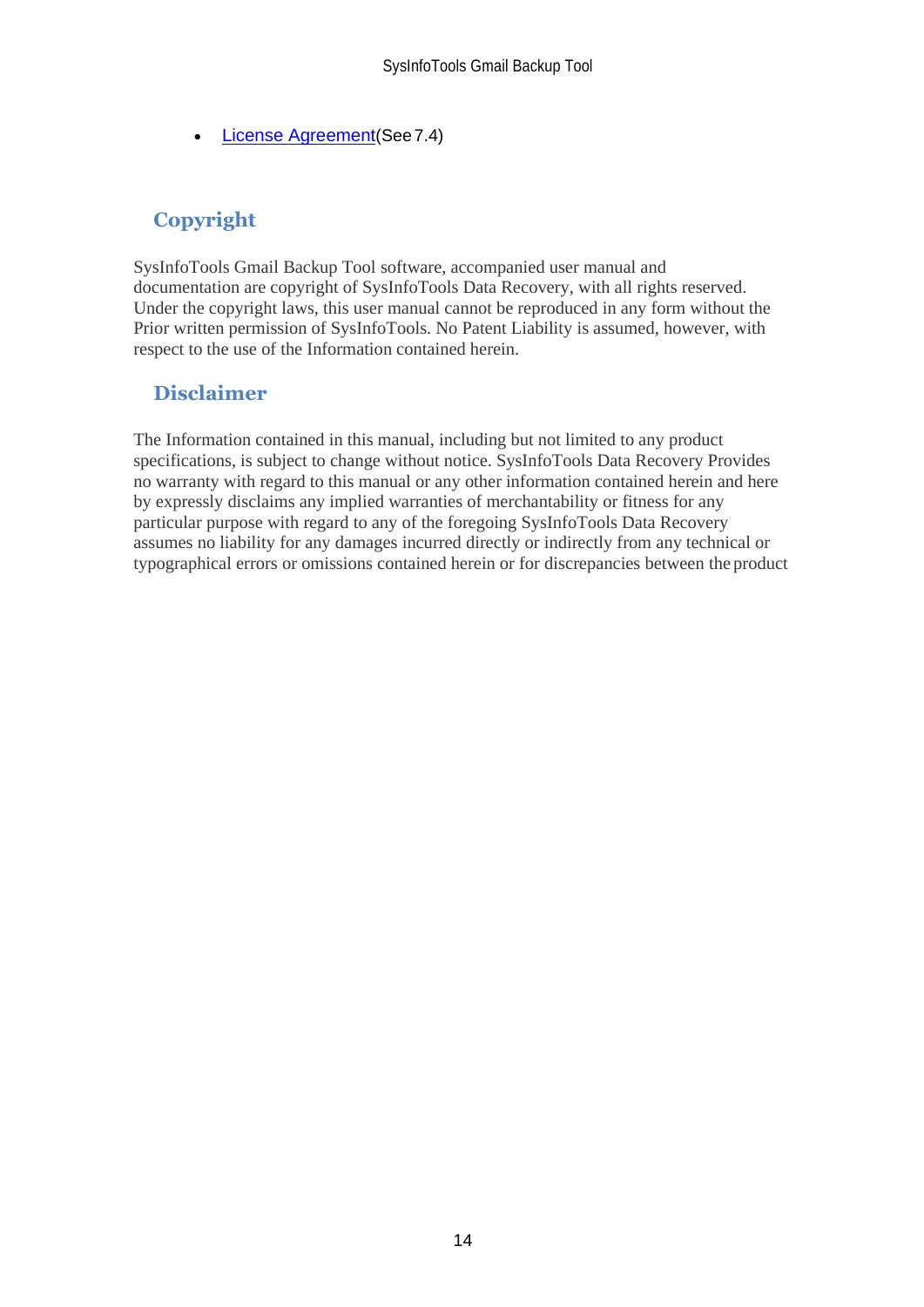and the manual. In no event shall SysInfoTools Data Recovery, be liable for any incidental, consequential special, or exemplary damages, whether based on tort, contract or otherwise, arising out of or in connection with this manual or any other information contained herein or the use there of.

## <span id="page-15-0"></span>**Trademarks**

SysInfoTools Gmail Backup Tool is a registered trademark of SysInfoTools Data Recovery.

Windows 2000, 2003, XP and Windows Vista are registered trademarks of Microsoft Corporation.

All other brands and product names are trademarks or registered trademarks of their respective companies.

## <span id="page-15-1"></span>**License Agreement**

SysInfoTools Gmail Backup Tool Copyright by SysInfoTools Data Recovery.

#### Your Agreement to this License

You should carefully read the following terms and conditions before using, installing or distributing this software, unless you have a different license agreement signed by SysInfoTools Data Recovery.

If you do not agree to all of the terms and conditions of this License, then: do not copy, install, distribute or use any copy of SysInfoTools Gmail Backup Tool with which this License is included, you may return the complete package unused without requesting an activation key, within 30 days after purchase, for a full refund of your payment.

The terms and conditions of this License describe the permitted use and users of each Licensed Copy of SysInfoTools Gmail Backup Tool. For purposes of this License, if you have a valid single-copy license, you have the right to use a single Licensed Copy of SysInfoTools Gmail Backup Tool; if you or your organization has a valid multi-user license, then you or your organization have/has the right to use up to a number of Licensed Copies of

SysInfoTools Gmail Backup Tool equal to the number of copies indicated in the documents issued by SysInfoTools when granting the license.

#### Scope of the License

Each Licensed Copy of SysInfoTools Gmail Backup Tool may either be used by a single person or used non-simultaneously by multiple people who use the software personally installed on a single workstation. This is not a concurrent user license. All rights of any kind in SysInfoTools Gmail Backup Tool, which are not expressly granted in this License, are entirely and exclusively reserved to and by SysInfoTools. You may not rent, lease, modify, translate, reverse engineer, decompile, disassemble, or create derivative works based on, SysInfoTools Gmail Backup Tool, nor permit anyone else to do so. You may not make access to SysInfoTools Gmail Backup Tool available to others in connection with a service bureau, application service provider, or similar business, nor permit anyone else to do so.

#### Warranty Disclaimers and Liability Limitations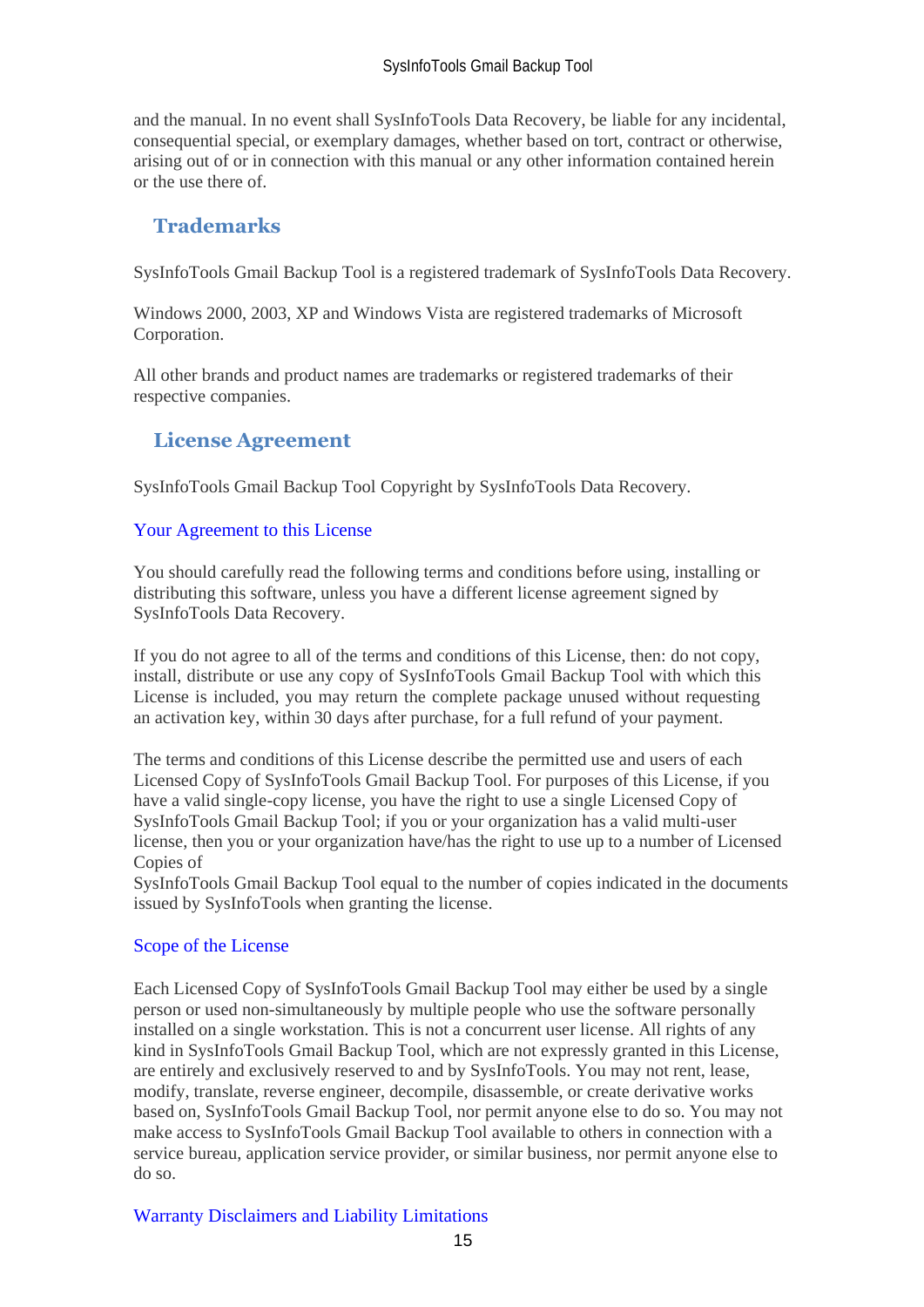SysInfoTools Gmail Backup Tool, and any and all accompanying software, data and materials, are distributed and provided AS-IT-IS and with no warranties of any kind, whether expressed or implied. In particular, there is no warranty for the quality of data recovered. You acknowledge that good data processing procedure dictates that any program, including SysInfoTools Gmail Backup Tool, must be thoroughly tested with noncritical data before there is any reliance on it, and you hereby assume the entire risk of all use of the copies of SysInfoTools Gmail Backup Tool covered by this License. This disclaimer of warranty constitutes an essential part of this License.

In addition, in no event does SysInfoTools authorize you or anyone else to use SysInfoTools Gmail Backup Tool in applications or systems where SysInfoTools Gmail Backup Tool failure to perform can reasonably be expected to result in a significant physical injury, or in loss of life. Any such use is entirely at your own risk, and you agree to hold SysInfoTools harmless from all claims or losses relating to such unauthorized use. You agree to hold SysInfoTools Data Recovery harmless from any and all claims or losses relating to such unauthorized use.

# <span id="page-16-0"></span>**8. Technical Support**

We provide 24/7 online support to solve customer's queries. We have highly skilled and expert support team, who makes use of modernized communication devices, thereby achieving maximum efficiency and an exceptional response time.

# <span id="page-16-1"></span>**9. About SysInfoTools**

Since several years, SysInfoTools has evolved as one of the trusted names in the field of Data Recovery of the different types of files. The main aim of our organization is to provide the best possible solution to our customers so that our customers can recover their data and relief them from the frustration of data loss. We aim at providing values to our customers and try to satisfy them in every possible way. Customer satisfaction is prime reward for our organization.

SysInfoTools provides a wide range of software for different types of corrupt files recovery and repair for corrupt zip files, MS BKF files, Open Office files (Base files, Impress files, Draw files, Calc files, Math files and Writer files), MS Office 2007 files (MS Word files, MS PowerPoint files and MS Excel files). SysInfoTools also provides software for corrupt PST files of MS Outlook and DBX files of Outlook Express. In addition, we have more recovery software which are available for crashed hard disk recovery and repair like software for FAT recovery and NTFS recovery. In future, we are going to expand our operations to offer more software for different types of corrupt files, Database, Email migration, Desktop utilities, Network management and many more which will help our customers to recover their valuable data.

The hard drives data recovery software provided by our organization ensures safe and accurate data recovery from the hard drive. It does not modify the existing content of the hard drive and make the fresh copy of the recovered data. Hard drives data recovery software are useful in situation when there is an accidental deletion of files, which are deleted due to virus attacks, disk formatting and software malfunctioning.